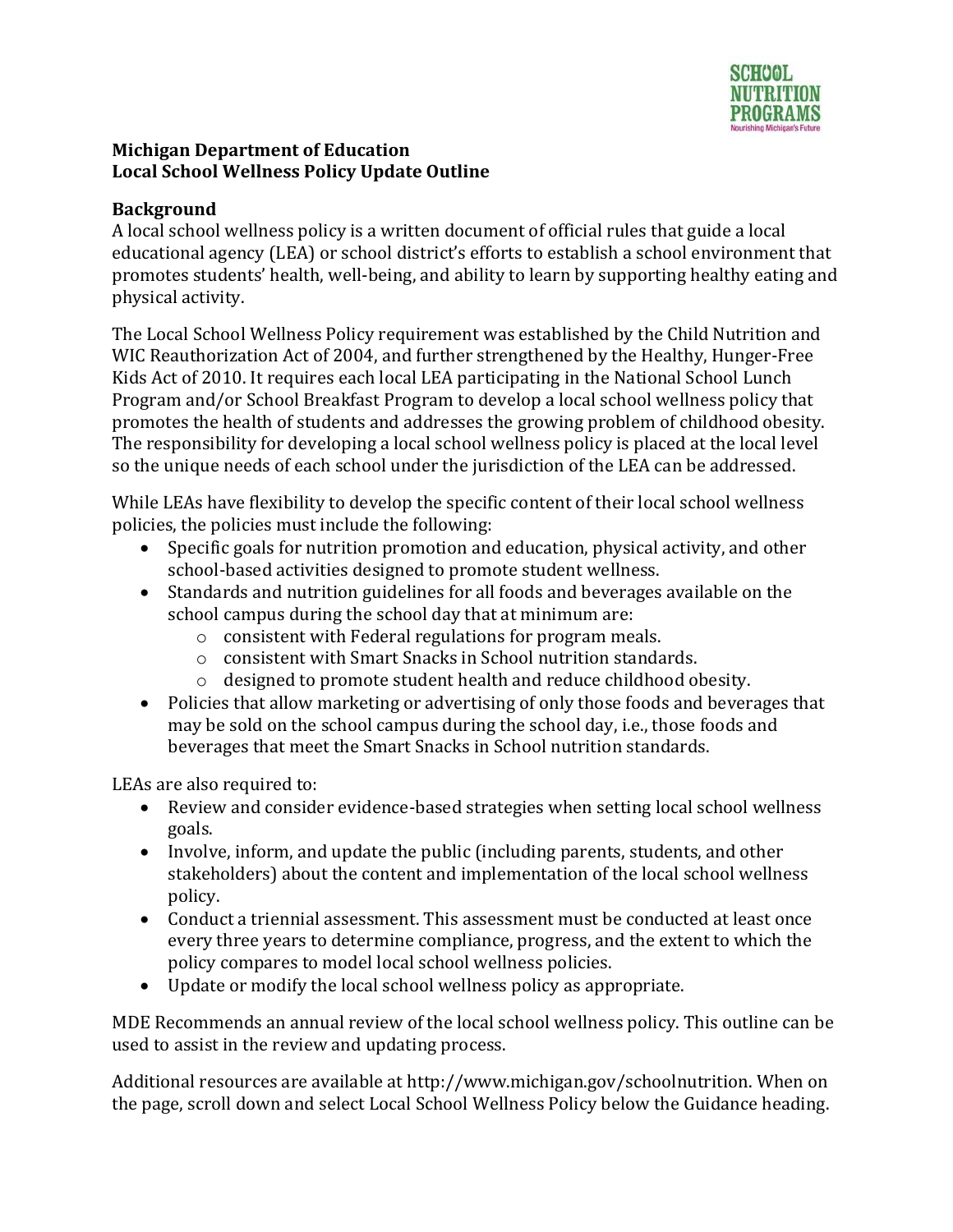

| <b>Timeline and Team Details</b> | Describe timeline and list possible Local School Wellness Policy Committee members |
|----------------------------------|------------------------------------------------------------------------------------|
| Timeframe update will occur      |                                                                                    |
| (Month, Year - Month, Year)      |                                                                                    |
| Planned meeting frequency        |                                                                                    |
| Designated leader $(s)$ of the   |                                                                                    |
| wellness policy team             |                                                                                    |
| LWP Team member names            |                                                                                    |
| and relationship to the LEA      |                                                                                    |
|                                  |                                                                                    |
|                                  |                                                                                    |
|                                  |                                                                                    |
| <b>Public Notification and</b>   | For each stage of policy development:                                              |

| Public Notification and                                          | For each stage of policy development:                                                                                                                                                                                                                                                                 |
|------------------------------------------------------------------|-------------------------------------------------------------------------------------------------------------------------------------------------------------------------------------------------------------------------------------------------------------------------------------------------------|
| <b>Outreach</b>                                                  | List out groups of stakeholders to include in outreach/recruitment and notification.<br>$\bullet$<br>List method of notification (social media, email, newsletters, etc.)<br>$\bullet$<br>Stakeholders: Including but not limited to: parents/guardians, students, representatives of the school food |
|                                                                  | authority, physical education teachers, school health professionals, the school board, school administrators,<br>and the public.                                                                                                                                                                      |
| <b>Policy Development</b>                                        |                                                                                                                                                                                                                                                                                                       |
| Policy Implementation<br>(activities connected to the<br>policy) |                                                                                                                                                                                                                                                                                                       |
| Policy Review and Update                                         |                                                                                                                                                                                                                                                                                                       |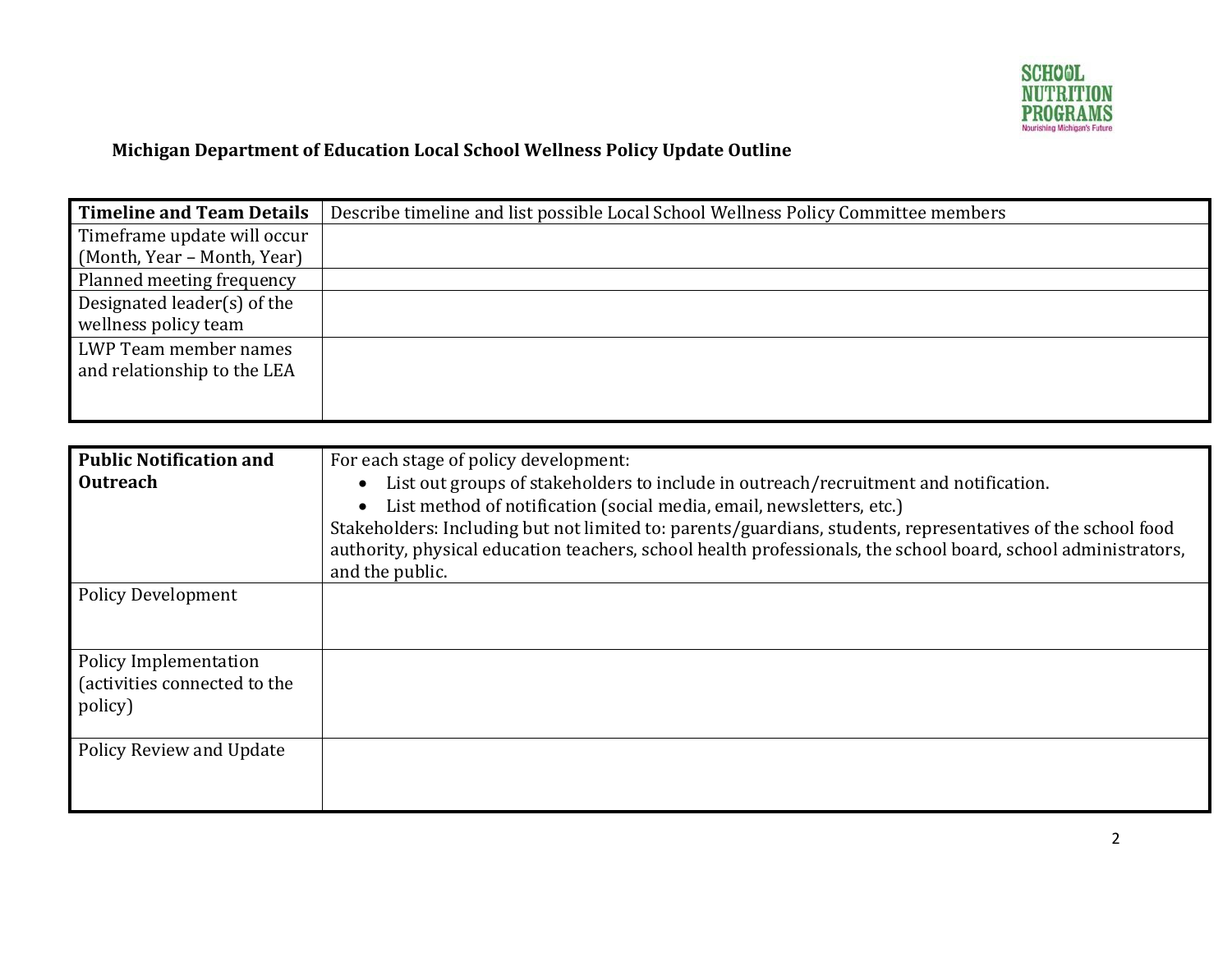

| <b>LWP Content</b>                                                                | Describe how each area will be included and who is responsible for this topic area |
|-----------------------------------------------------------------------------------|------------------------------------------------------------------------------------|
| <b>Nutrition Promotion</b>                                                        |                                                                                    |
| Nutrition Education                                                               |                                                                                    |
| <b>Physical Activity</b>                                                          |                                                                                    |
| Other school-based activities<br>that are designed to promote<br>student wellness |                                                                                    |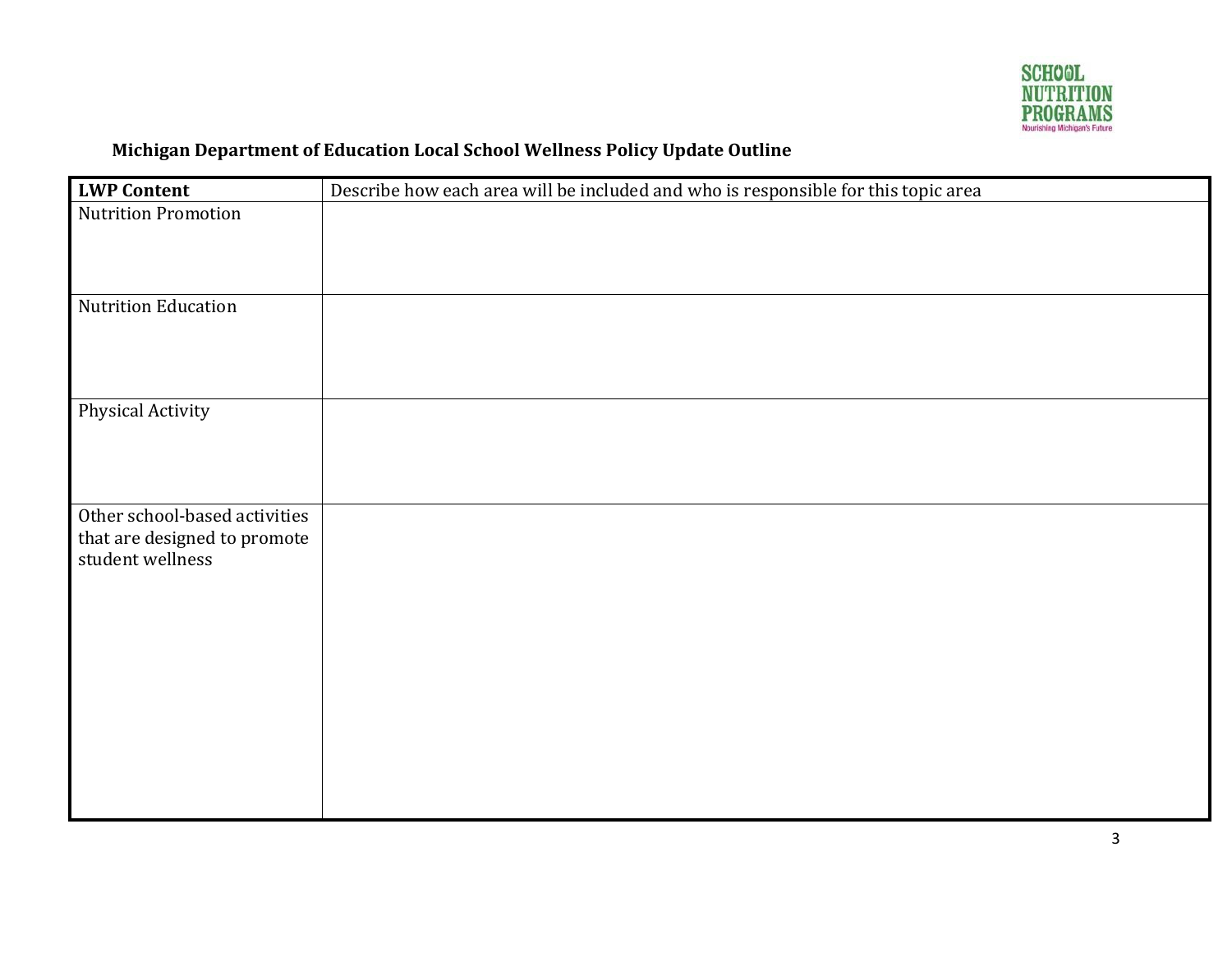

| <b>LWP Content Continued</b>  | Describe how each area will be included and who is responsible for this topic area |
|-------------------------------|------------------------------------------------------------------------------------|
| Standards and nutrition       |                                                                                    |
| guidelines (Including all     |                                                                                    |
| foods and beverages           |                                                                                    |
| available on the school       |                                                                                    |
| campus during the school      |                                                                                    |
| day                           |                                                                                    |
| Policies that allow marketing |                                                                                    |
| or advertising of only those  |                                                                                    |
| foods and beverages that      |                                                                                    |
| meet the Smart Snacks in      |                                                                                    |
| School nutrition standards.   |                                                                                    |
|                               |                                                                                    |

| <b>Plan for Measuring</b><br>Implementation                                                                 | Identify tools and resources that can be used for assessment |
|-------------------------------------------------------------------------------------------------------------|--------------------------------------------------------------|
| What tools will be used for<br>determining whether each<br>school is implementing the<br>policy as written? |                                                              |
| What tools will be used to<br>complete the triennial<br>assessment?                                         |                                                              |